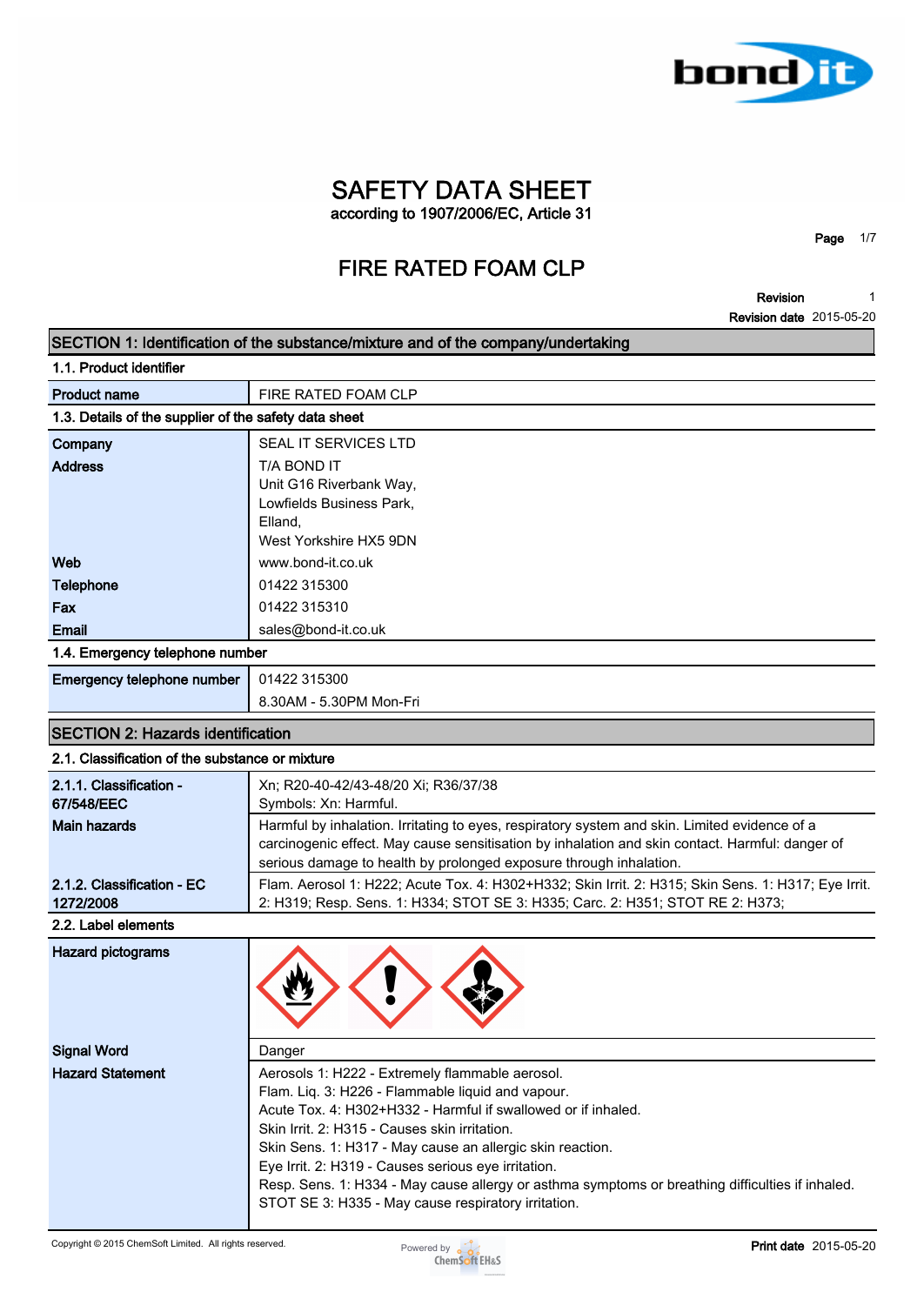**Revision Revision date 2015-05-20 1**

| 2.2. Label elements                                      |                                                                                                                                      |
|----------------------------------------------------------|--------------------------------------------------------------------------------------------------------------------------------------|
|                                                          | Carc. 2: H351 - Suspected of causing cancer.<br>STOT RE 2: H373 - May cause damage to organs through prolonged or repeated exposure. |
|                                                          | P201 - Obtain special instructions before use.                                                                                       |
| <b>Precautionary Statement:</b><br><b>Prevention</b>     | P202 - Do not handle until all safety precautions have been read and understood.                                                     |
|                                                          | P210 - Keep away from heat, hot surfaces, sparks, open flames and other ignition sources. No                                         |
|                                                          | smoking.                                                                                                                             |
|                                                          | P211 - Do not spray on an open flame or other ignition source.                                                                       |
|                                                          | P233 - Keep container tightly closed.                                                                                                |
|                                                          | P240 - Ground/bond container and receiving equipment.                                                                                |
|                                                          | P241 - Use explosion-proof electrical/ventilating/lighting// equipment.                                                              |
|                                                          | P242 - Use only non-sparking tools.                                                                                                  |
|                                                          | P243 - Take precautionary measures against static discharge.                                                                         |
|                                                          | P251 - Do not pierce or burn, even after use.                                                                                        |
|                                                          | P260 - Do not breathe dust/fume/gas/mist/vapours/spray.                                                                              |
|                                                          | P261 - Avoid breathing dust/fume/gas/mist/vapours/spray.                                                                             |
|                                                          | P264 - Wash thoroughly after handling.                                                                                               |
|                                                          | P270 - Do no eat, drink or smoke when using this product.                                                                            |
|                                                          | P271 - Use only outdoors or in a well-ventilated area.                                                                               |
|                                                          | P272 - Contaminated work clothing should not be allowed out of the workplace.                                                        |
|                                                          | P280 - Wear protective gloves/protective clothing/eye protection/face protection.                                                    |
|                                                          | P284 - [In case of inadequate ventilation] wear respiratory protection.                                                              |
| <b>Precautionary Statement:</b>                          | P301+P312 - IF SWALLOWED: Call a POISON CENTER/doctor/ /if you feel unwell.                                                          |
| Response                                                 | P302+P352 - IF ON SKIN: Wash with plenty of water/.                                                                                  |
|                                                          | P303+P361+P353 - IF ON SKIN (or hair): Take off immediately all contaminated clothing. Rinse                                         |
|                                                          | skin with water/shower.                                                                                                              |
|                                                          | P304+P340 - IF INHALED: Remove person to fresh air and keep comfortable for breathing.                                               |
|                                                          | P305+P351+P338 - IF IN EYES: Rinse cautiously with water for several minutes. Remove contact                                         |
|                                                          | lenses, if present and easy to do. Continue rinsing.                                                                                 |
|                                                          | P308+P313 - IF exposed or concerned: Get medical advice/attention.                                                                   |
|                                                          | P312 - Call a POISON CENTER/doctor/ /if you feel unwell.                                                                             |
|                                                          | P314 - Get medical advice/attention if you feel unwell.                                                                              |
|                                                          | P321 - Specific treatment (see on this label).                                                                                       |
|                                                          | P330 - Rinse mouth.                                                                                                                  |
|                                                          | P332+P313 - If skin irritation occurs: Get medical advice/attention.                                                                 |
|                                                          | P333+P313 - If skin irritation or rash occurs: Get medical advice/attention.                                                         |
|                                                          | P337+P313 - If eye irritation persists: Get medical advice/attention.                                                                |
|                                                          | P342+P311 - If experiencing respiratory symptoms: Call a POISON CENTER/doctor/.                                                      |
|                                                          | P370+P378 - In case of fire: Use to extinguish.                                                                                      |
| <b>Precautionary Statement:</b>                          | P403+P233 - Store in a well-ventilated place. Keep container tightly closed.                                                         |
| <b>Storage</b>                                           | P403+P235 - Store in a well-ventilated place. Keep cool.                                                                             |
|                                                          | P405 - Store locked up.                                                                                                              |
|                                                          | P410+P412 - Protect from sunlight. Do no expose to temperatures exceeding 50°C/ 122°F.                                               |
| <b>Precautionary Statement:</b><br><b>Disposal</b>       | P501 - Dispose of contents/container to meet National Legislation and Environmental Regulations                                      |
| <b>SECTION 3: Composition/information on ingredients</b> |                                                                                                                                      |
|                                                          |                                                                                                                                      |

**3.1. Substances**

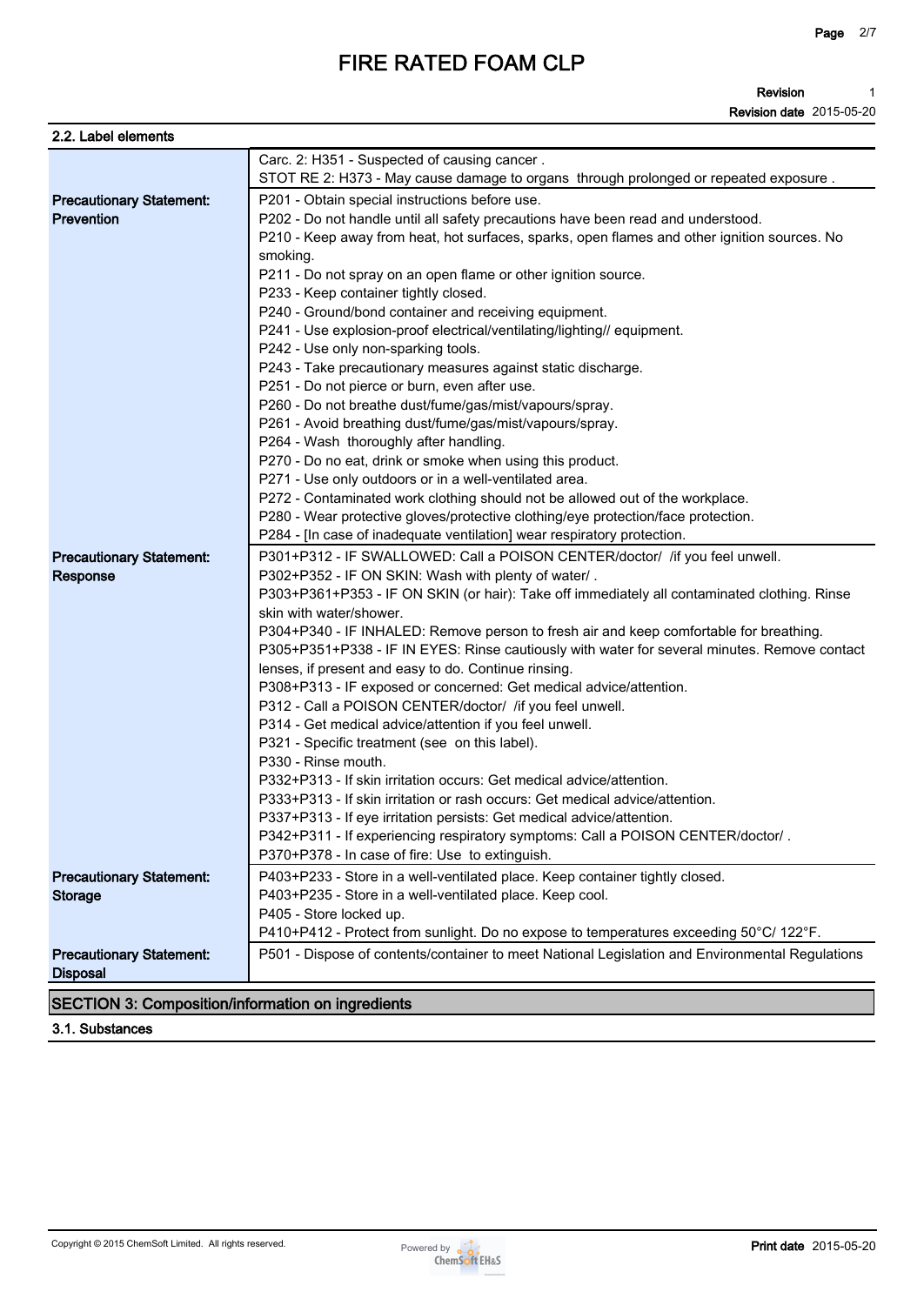#### **Revision Revision date 2015-05-20 1**

#### **3.1. Substances**

| 67/548/EEC / 1999/45/EC |  |
|-------------------------|--|
|                         |  |

| <b>Chemical Name</b>                                              | Index No.    | CAS No.      | EC No.    | <b>REACH Registration</b><br><b>Number</b> | Conc.<br>$(\%w/w)$ | Classification                          | M-factor |
|-------------------------------------------------------------------|--------------|--------------|-----------|--------------------------------------------|--------------------|-----------------------------------------|----------|
| Diphenylmethanediisocyanate,<br>isomers and homologues            |              | 9016-87-9    |           |                                            |                    | Xn: R20-40-42/43-48/20 Xi:<br>R36/37/38 |          |
| Isobutane                                                         | 601-004-00-0 | 75-28-5      | 200-857-2 |                                            |                    | $F + R12$                               |          |
| Phosphoric trichloride, reaction<br>products with propylene oxide |              | 1244733-77-4 |           |                                            |                    |                                         |          |
| Dimethyl ether                                                    | 603-019-00-8 | 115-10-6     | 204-065-8 |                                            |                    | $F + R12$                               |          |
| <b>Butane</b>                                                     | 601-004-00-0 | 106-97-8     | 203-448-7 |                                            |                    | $F + R12$                               |          |
| Propane                                                           | 601-003-00-5 | 74-98-6      | 200-827-9 |                                            |                    | $F + R12$                               |          |

#### **EC 1272/2008**

| <b>Chemical Name</b>                                              | Index No.    | CAS No.      | EC No.    | <b>REACH Registration</b><br><b>Number</b> | Conc.<br>$(\%w/w)$ | Classification                  | M-factor. |
|-------------------------------------------------------------------|--------------|--------------|-----------|--------------------------------------------|--------------------|---------------------------------|-----------|
| Diphenylmethanediisocyanate,                                      |              | 9016-87-9    |           |                                            |                    | Skin Irrit. 2: H315; Skin Sens. |           |
| isomers and homologues                                            |              |              |           |                                            |                    | 1: H317; Eye Irrit. 2: H319;    |           |
|                                                                   |              |              |           |                                            |                    | Acute Tox. 4: H332; Resp.       |           |
|                                                                   |              |              |           |                                            |                    | Sens. 1: H334; STOT SE 3:       |           |
|                                                                   |              |              |           |                                            |                    | H335; Carc. 2: H351; STOT       |           |
|                                                                   |              |              |           |                                            |                    | RE 2: H373;                     |           |
| Isobutane                                                         | 601-004-00-0 | 75-28-5      | 200-857-2 |                                            |                    | Flam. Gas 1: H220;              |           |
| Phosphoric trichloride, reaction<br>products with propylene oxide |              | 1244733-77-4 |           |                                            |                    |                                 |           |
| Dimethyl ether                                                    | 603-019-00-8 | 115-10-6     | 204-065-8 |                                            |                    | Flam. Gas 1: H220;              |           |
| <b>Butane</b>                                                     | 601-004-00-0 | 106-97-8     | 203-448-7 |                                            |                    | Flam. Gas 1: H220;              |           |
| Propane                                                           | 601-003-00-5 | 74-98-6      | 200-827-9 |                                            |                    | Flam. Gas 1: H220;              |           |

### **SECTION 4: First aid measures**

### **4.1. Description of first aid measures**

| Inhalation                              | Move the exposed person to fresh air.                                                                                                                                  |
|-----------------------------------------|------------------------------------------------------------------------------------------------------------------------------------------------------------------------|
| Eye contact                             | Rinse immediately with plenty of water for 15 minutes holding the eyelids open.                                                                                        |
| <b>Skin contact</b>                     | Wash off immediately with plenty of soap and water. Remove contaminated clothing.                                                                                      |
| Ingestion                               | DO NOT INDUCE VOMITING.                                                                                                                                                |
|                                         | 4.2. Most important symptoms and effects, both acute and delayed                                                                                                       |
| Inhalation                              | Harmful by inhalation. Inhalation may cause nausea and vomiting. May cause dizziness and<br>headache.                                                                  |
| Eye contact                             | May cause irritation to eyes.                                                                                                                                          |
| <b>Skin contact</b>                     | May cause dermatitis. May cause irritation to skin.                                                                                                                    |
| Ingestion                               | Harmful if swallowed. Ingestion is irritating to the respiratory tract and may cause damage to the<br>central nervous system. Ingestion may cause nausea and vomiting. |
|                                         | 4.3. Indication of any immediate medical attention and special treatment needed                                                                                        |
| Inhalation                              | Seek medical attention.                                                                                                                                                |
| Eye contact                             | Seek medical attention if irritation or symptoms persist.                                                                                                              |
| <b>Skin contact</b>                     | Seek medical attention if irritation or symptoms persist.                                                                                                              |
| Ingestion                               | If swallowed, seek medical advice immediately and show this container or label.                                                                                        |
| <b>SECTION 5: Firefighting measures</b> |                                                                                                                                                                        |
| 5.1. Extinguishing media                |                                                                                                                                                                        |
|                                         | Use as appropriate: Carbon dioxide (CO2), Dry chemical, Foam.                                                                                                          |

### **5.2. Special hazards arising from the substance or mixture**

**Burning produces irritating, toxic and obnoxious fumes. Vapour may travel considerable distance** 

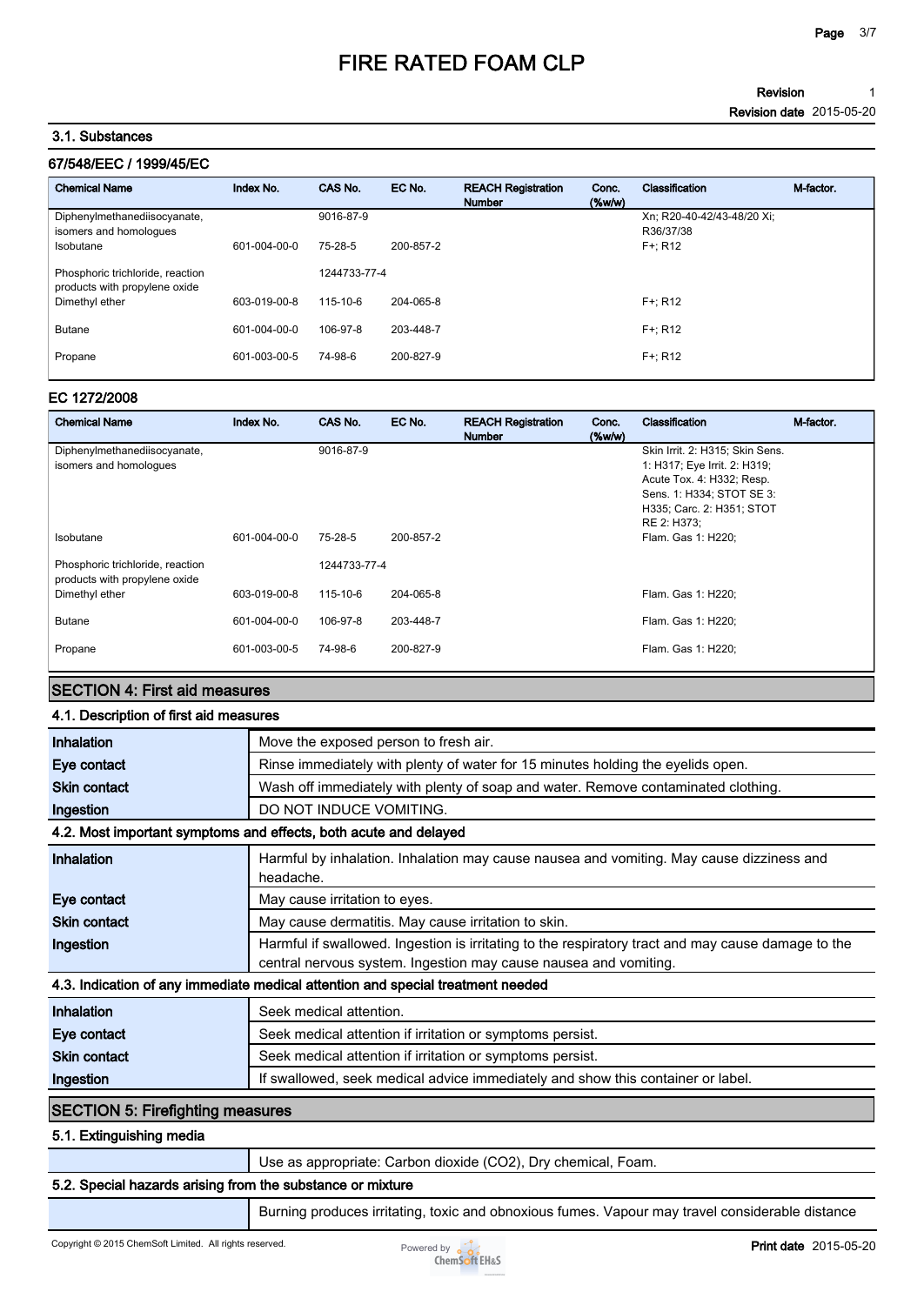#### **Revision 1**

**Revision date 2015-05-20**

| 5.2. Special hazards arising from the substance or mixture        |                                                                                                                                                                                                                                                            |  |  |  |
|-------------------------------------------------------------------|------------------------------------------------------------------------------------------------------------------------------------------------------------------------------------------------------------------------------------------------------------|--|--|--|
|                                                                   | to source of ignition and flash back.                                                                                                                                                                                                                      |  |  |  |
| 5.3. Advice for firefighters                                      |                                                                                                                                                                                                                                                            |  |  |  |
|                                                                   | Wear suitable respiratory equipment when necessary.                                                                                                                                                                                                        |  |  |  |
| <b>SECTION 6: Accidental release measures</b>                     |                                                                                                                                                                                                                                                            |  |  |  |
|                                                                   | 6.1. Personal precautions, protective equipment and emergency procedures                                                                                                                                                                                   |  |  |  |
|                                                                   | Ensure adequate ventilation of the working area. Eliminate all sources of ignition. Wear suitable<br>protective equipment.                                                                                                                                 |  |  |  |
| 6.2. Environmental precautions                                    |                                                                                                                                                                                                                                                            |  |  |  |
|                                                                   | Do not allow product to enter drains. Prevent further spillage if safe.                                                                                                                                                                                    |  |  |  |
| 6.3. Methods and material for containment and cleaning up         |                                                                                                                                                                                                                                                            |  |  |  |
|                                                                   | Absorb with inert, absorbent material. Transfer to suitable, labelled containers for disposal. Clean<br>spillage area thoroughly with plenty of water.                                                                                                     |  |  |  |
| <b>SECTION 7: Handling and storage</b>                            |                                                                                                                                                                                                                                                            |  |  |  |
| 7.1. Precautions for safe handling                                |                                                                                                                                                                                                                                                            |  |  |  |
|                                                                   | Avoid contact with eyes and skin. Ensure adequate ventilation of the working area. Use explosion<br>proof equipment. Keep away from sources of ignition - No smoking. Adopt best Manual Handling<br>considerations when handling, carrying and dispensing. |  |  |  |
| 7.2. Conditions for safe storage, including any incompatibilities |                                                                                                                                                                                                                                                            |  |  |  |
|                                                                   | Keep in a cool, dry, well ventilated area. Keep containers tightly closed.                                                                                                                                                                                 |  |  |  |
| <b>SECTION 8: Exposure controls/personal protection</b>           |                                                                                                                                                                                                                                                            |  |  |  |
|                                                                   |                                                                                                                                                                                                                                                            |  |  |  |

#### **8.1. Control parameters**

### **8.1.1. Exposure Limit Values**

| <b>Butane</b>  | WEL 8-hr limit ppm: 600      | <b>WEL 8-hr limit mg/m3: 1450</b>   |
|----------------|------------------------------|-------------------------------------|
|                | WEL 15 min limit ppm: 750    | <b>WEL 15 min limit mg/m3: 1810</b> |
|                | WEL 8-hr limit mg/m3 total - | WEL 15 min limit mg/m3 total -      |
|                | inhalable dust:              | inhalable dust:                     |
|                | WEL 8-hr limit mg/m3 total - | WEL 15 min limit mg/m3 total -      |
|                | respirable dust:             | respirable dust:                    |
| Dimethyl ether | WEL 8-hr limit ppm: 400      | WEL 8-hr limit mg/m3: 766           |
|                | WEL 15 min limit ppm: 500    | WEL 15 min limit mg/m3: 958         |
|                | WEL 8-hr limit mg/m3 total - | WEL 15 min limit mg/m3 total -      |
|                | inhalable dust:              | inhalable dust:                     |
|                | WEL 8-hr limit mg/m3 total - | WEL 15 min limit mg/m3 total -      |
|                | respirable dust:             | respirable dust:                    |

### **8.2. Exposure controls**

| 8.2.1. Appropriate engineering<br>controls         | Ensure adequate ventilation of the working area.              |  |
|----------------------------------------------------|---------------------------------------------------------------|--|
| 8.2.2. Individual protection<br>measures           | Wear chemical protective clothing.                            |  |
| Eye / face protection                              | Approved safety goggles.                                      |  |
| Skin protection -<br>Handprotection                | Chemical resistant gloves (PVC).                              |  |
| <b>Respiratory protection</b>                      | Self-contained breathing apparatus. Wear protective clothing. |  |
| <b>SECTION 9: Physical and chemical properties</b> |                                                               |  |

**9.1. Information on basic physical and chemical properties**

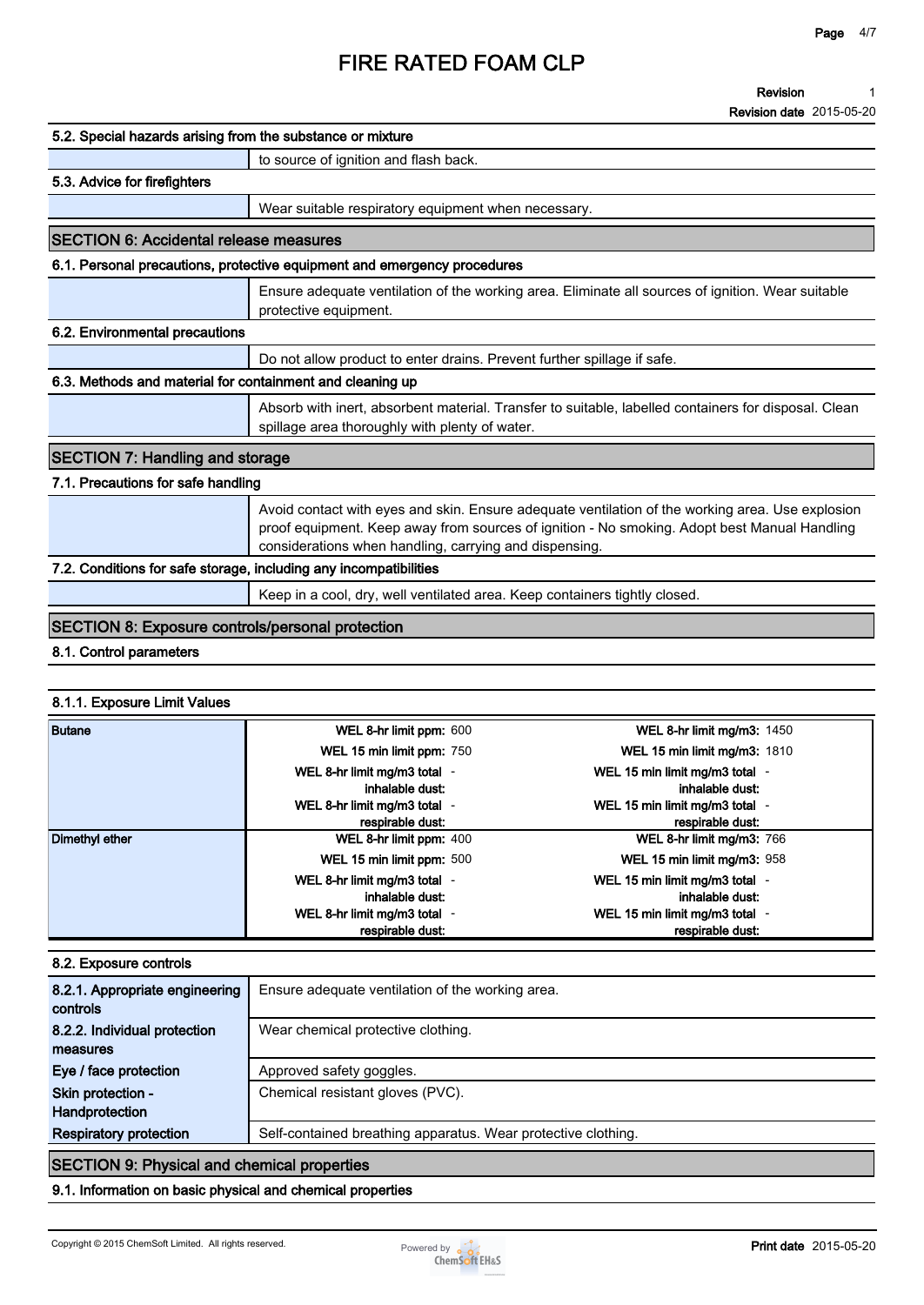**Revision Revision date 2015-05-20 1**

### **9.1. Information on basic physical and chemical properties**

| Appearance   Aerosol                          |                                                 |
|-----------------------------------------------|-------------------------------------------------|
|                                               |                                                 |
|                                               | Colour Yellow                                   |
|                                               | Odour Characteristic                            |
|                                               | pH   No data available                          |
|                                               | Melting point   No data available               |
|                                               | <b>Freezing Point</b> No data available         |
| Initial boiling point   No data available     |                                                 |
| <b>Flash point</b> $> 60^{\circ}$ C           |                                                 |
|                                               | <b>Evaporation rate</b> No data available       |
| Flammability (solid, gas) No data available   |                                                 |
|                                               | Vapour pressure   No data available             |
|                                               | Vapour density   No data available              |
| Autoignition temperature   No data available  |                                                 |
| <b>Explosive properties</b> No data available |                                                 |
| Oxidising properties No data available        |                                                 |
|                                               | <b>Relative density</b> 1.1 (H2O = 1 $@$ 20 °C) |
| Partition coefficient   No data available     |                                                 |
|                                               | Viscosity   No data available                   |
|                                               | Fat Solubility   No data available              |
|                                               | Solubility   Insoluble in water                 |

#### **9.2. Other information**

| <b>Conductivity</b> No data available |
|---------------------------------------|
| Gas group   No data available         |
| Surface tension   No data available   |
|                                       |

## **SECTION 10: Stability and reactivity**

### **10.2. Chemical stability**

|                                              | Stable under normal conditions. |  |
|----------------------------------------------|---------------------------------|--|
| 10.3. Possibility of hazardous reactions     |                                 |  |
|                                              | Oxidising agents.               |  |
| 10.4. Conditions to avoid                    |                                 |  |
|                                              | Heat, sparks and open flames.   |  |
| <b>SECTION 11: Toxicological information</b> |                                 |  |
| 11.1.4. Toxicological Information            |                                 |  |
|                                              | No data available               |  |
| <b>SECTION 12: Ecological information</b>    |                                 |  |

**12.1. Toxicity**

**No data available**

## **12.3. Bioaccumulative potential**

**Partition coefficient**

**FIRE RATED FOAM CLP No data available**

### **SECTION 13: Disposal considerations**

**General information**

**Dispose of in compliance with all local and national regulations.**

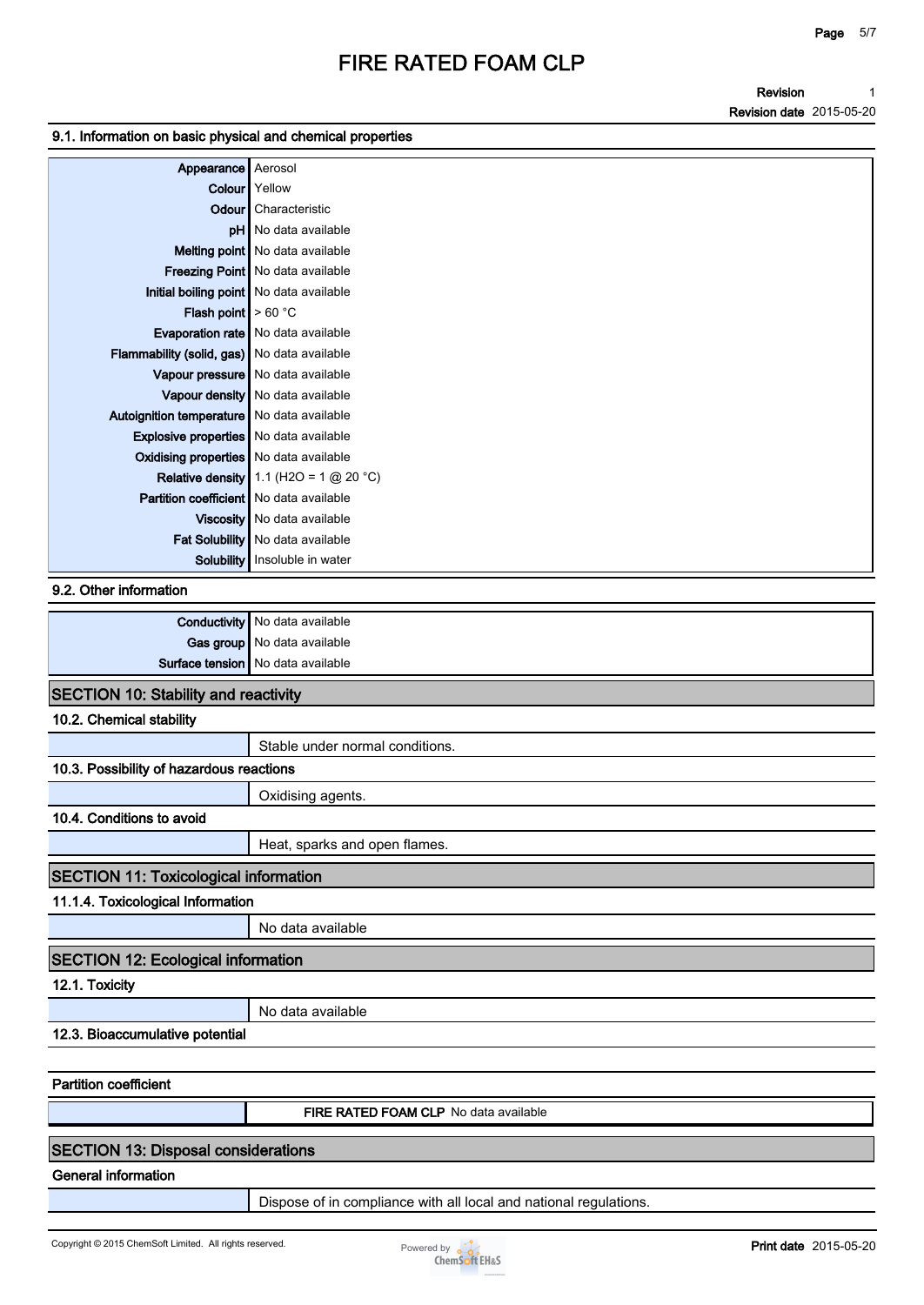**Revision Revision date 2015-05-20 1**

**SECTION 14: Transport information**

### **Hazard pictograms**



**14.1. UN number**

|                                  | <b>UN1950</b>                |  |  |
|----------------------------------|------------------------------|--|--|
| 14.2. UN proper shipping name    |                              |  |  |
|                                  | <b>AEROSOLS</b>              |  |  |
| 14.3. Transport hazard class(es) |                              |  |  |
| <b>ADR/RID</b>                   | $\overline{2}$               |  |  |
| Subsidiary risk                  | see SP63                     |  |  |
| <b>IMDG</b>                      | $\overline{2}$               |  |  |
| Subsidiary risk                  | see SP63                     |  |  |
| <b>IATA</b>                      | 2                            |  |  |
| Subsidiary risk                  | see SP63                     |  |  |
| 14.4. Packing group              |                              |  |  |
| Packing group                    | $\frac{1}{2}$                |  |  |
| 14.5. Environmental hazards      |                              |  |  |
| <b>Environmental hazards</b>     | No                           |  |  |
| Marine pollutant                 | No                           |  |  |
| <b>ADR/RID</b>                   |                              |  |  |
| <b>Hazard ID</b>                 | $\qquad \qquad \blacksquare$ |  |  |
| <b>Tunnel Category</b>           | (D)                          |  |  |
| <b>IMDG</b>                      |                              |  |  |
| <b>EmS Code</b>                  | F-D S-U                      |  |  |
| <b>IATA</b>                      |                              |  |  |
| Packing Instruction (Cargo)      | 203                          |  |  |
| <b>Maximum quantity</b>          | 150 kg                       |  |  |
| <b>Packing Instruction</b>       | 203                          |  |  |
| (Passenger)                      |                              |  |  |
| <b>Maximum quantity</b>          | 75 kg                        |  |  |

### **SECTION 15: Regulatory information**

#### **15.1. Safety, health and environmental regulations/legislation specific for the substance or mixture**

| Regulations | COMMISSION REGULATION (EU) No 453/2010 of 20 May 2010 amending Regulation (EC) No<br>1907/2006 of the European Parliament and of the Council on the Registration, Authorisation and<br>Restriction of Chemicals (REACH), establishing a European Chemicals Agency, amending<br>Directive 1999/45/EC and repealing Council Regulation (EEC) No 793/93 and Commission<br>Regulation (EC) No 1488/94 as well as Council Directive 76/769/EEC and Commission Directives<br>91/155/EEC, 93/67/EEC, 93/105/EEC and 2000/21/EC. |
|-------------|--------------------------------------------------------------------------------------------------------------------------------------------------------------------------------------------------------------------------------------------------------------------------------------------------------------------------------------------------------------------------------------------------------------------------------------------------------------------------------------------------------------------------|
|-------------|--------------------------------------------------------------------------------------------------------------------------------------------------------------------------------------------------------------------------------------------------------------------------------------------------------------------------------------------------------------------------------------------------------------------------------------------------------------------------------------------------------------------------|

### **SECTION 16: Other information**

| Revision | This document differs from the previous version in the following areas:. |
|----------|--------------------------------------------------------------------------|
|          | 2 - Precautionary Statement: Disposal.                                   |
|          | 11 - 11.1.4. Toxicological Information.                                  |
|          | 12 - 12.1. Toxicity.                                                     |
|          |                                                                          |